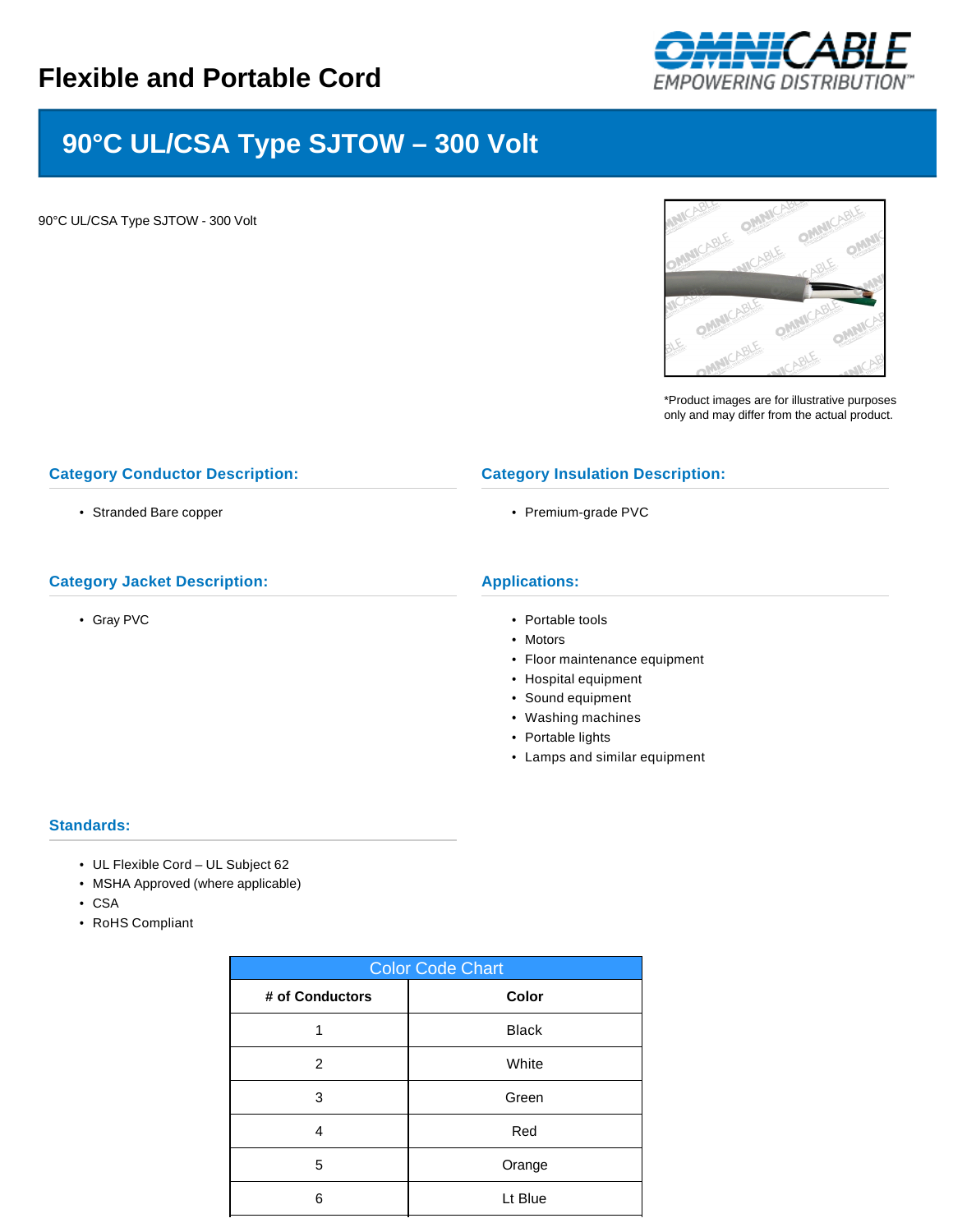| 7  | White/Black Stripe        |  |  |  |
|----|---------------------------|--|--|--|
| 8  | <b>Red/Black Stripe</b>   |  |  |  |
| 9  | Green/Black Stripe        |  |  |  |
| 10 | Orange/Black Stripe       |  |  |  |
| 11 | Light Blue/Black Stripe   |  |  |  |
| 12 | <b>Black/White Stripe</b> |  |  |  |
| 13 | Red/White Stripe          |  |  |  |
| 14 | Green/White Stripe        |  |  |  |
| 15 | Light Blue/White Stripe   |  |  |  |
| 16 | <b>Black/Red Stripe</b>   |  |  |  |
| 17 | White/Red Stripe          |  |  |  |
| 18 | Orange/Red Stripe         |  |  |  |
| 19 | Light Blue/Red Stripe     |  |  |  |
| 20 | Red/Green Stripe          |  |  |  |
| 21 | Orange/Green Stripe       |  |  |  |
| 22 | <b>Black</b>              |  |  |  |
| 23 | White                     |  |  |  |
| 24 | Green                     |  |  |  |
| 25 | Red                       |  |  |  |